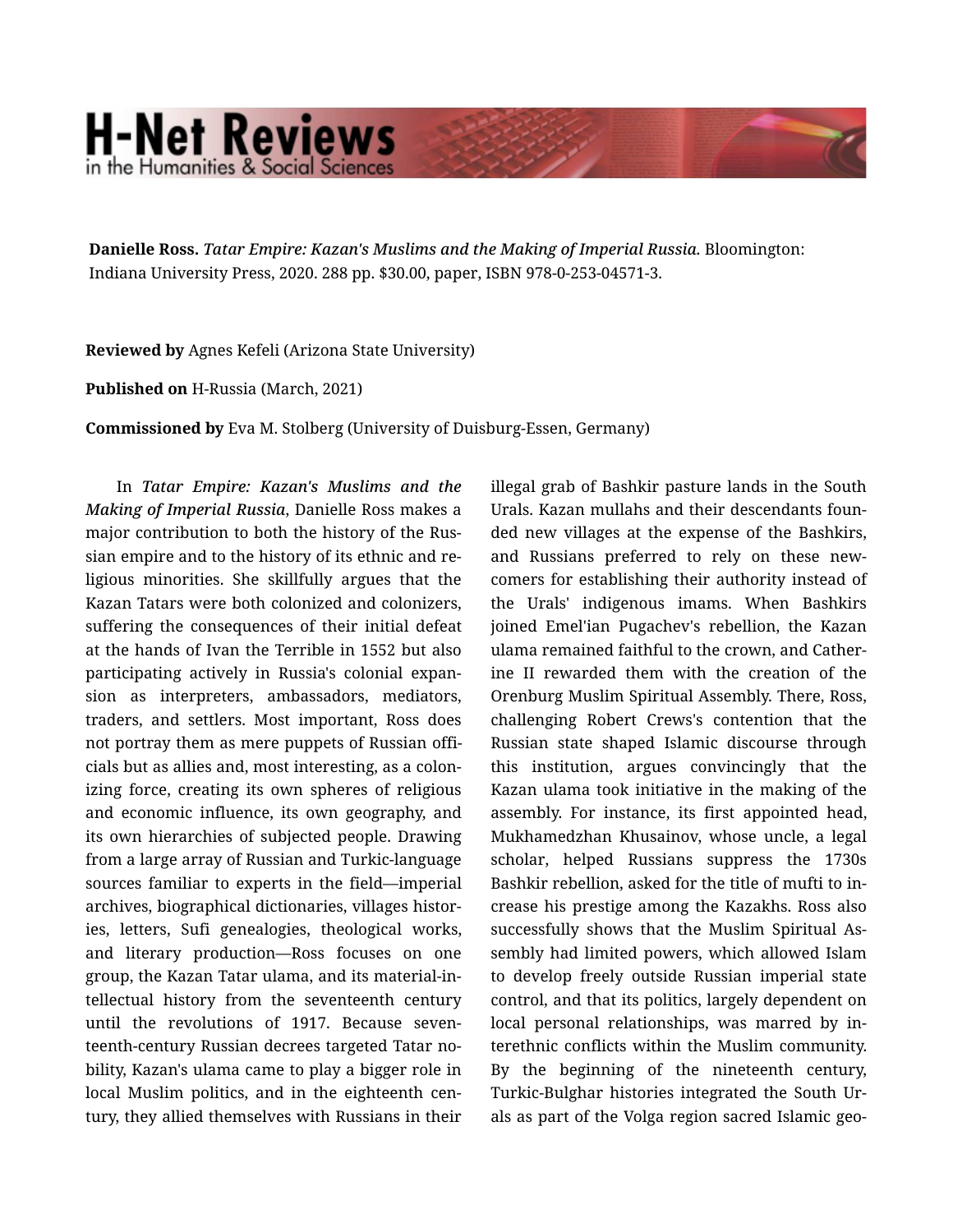graphy. There was no mention of Kazan Tatar mi‐ gration to the Urals nor of the Russian state facilit‐ ating this migration. Ross could have added that this map also included Eastern Orthodox Tatar vil‐ lages that Tatars considered Muslim (or Muslimto-be).

One prestigious network of Kazan Tatar ulama and their merchant patrons that originated from the village of Machkara near the town of Malmyzh played a central role in the consolida‐ tion of that geography. Mainly interested in fath‐ ers and sons, Ross delves into their life stories and explores the question of modernity. When did these scholars of Islam become modern? she asks. For Ross, the process of modernization did not start in the 1880s with the emergence of the jadid reformed school system in the Crimean Peninsula, as expounded by the pioneer of Eurasian studies Alexander Bennigsen. Instead, it began at the turn of the nineteenth century, thanks to wider access to Islamic knowledge due to the increased circula‐ tion of paper and the establishment of the Asiatic printing press. Calls for reform emerged neither as a response to economic decline nor as a product of proximity to Western thought. In fact, the Kazan Tatar economy flourished, assuring the prosperity and multiplication of mosques, schools, factories, and shops. Scholars of the Machkaran network became more concerned about risks of scriptural misinterpretation. They drew stricter parameters for legal interpretations of scriptures, and they imagined new ways of imparting know‐ ledge to serve the needs of their communities.

Popularization of knowledge is one of the cri‐ teria of modernity, but as Ross successfully argues, this trend had already started well before Ismail Gasprinskii created a faster method of imparting basic literacy. Traditional madrasa education and its scholastic debates imparted skills that could easily be applied in the world (for instance the cal‐ culation of inheritance). Ross's argument regard‐ ing the dynamism of Tatar Islamic literacy before the 1880s is corroborated by the expansion of Is‐ lam among animist and baptized Turkic and Finno-Ugric peoples of the Middle Volga and the Urals in the nineteenth century. Partly thanks to the same Machkaran network of scholars she de‐ scribes, some Orthodox Christian villages and in‐ dividuals converted to Islam and asked for official recognition of their Islamic identity. Astutely, Ross also argues that these imams planted the seeds of their own demise, and that the student strikes in their madrasa were less the result of external in‐ fluences—the students having access to Russian subversive political literature—than they were the product of their teachers' popularization of know‐ ledge, initiated in the late eighteenth century. With wider access to Islamic knowledge, students chal‐ lenged their former teachers' authority, which was based on kinship, spiritual lineages, and commun‐ al recognition.

Conceptually, Ross's book is pulled between two poles, one centered on the expansion of the so-called Tatar empire within the Russian empire, and the other, on the nature of modernity in Eurasia. In fact, each pole could have been the subject of a separate monograph. The introduction and the book cover summary mention that the Kazan Tatars were at the forefront of the Russian expansion into western Siberia, the South Urals, and the Kazakh steppes. However, the book fo‐ cuses only on the South Urals and its borderlands; it does not include the northern Tatar Mishar com‐ munities of Nizhnii Novgorod, St. Petersburg, and Finland or the Tatar settlements in Siberia and on the Chinese borderlands, which also have played a role in the expansion of the Tatar empire. By con‐ fining herself to one ulama network, she gives the impression that only the Kazan Tatars were at the forefront of the Tatar empire expansion. True, Ross mentions that there is more than just one network, but she does not provide the names of those other scholarly lineages. The sources for the Machkaran network, which have also been ana‐ lyzed by Allen Frank, Michael Kemper, and Nath‐ an Spannaus, are more readily available. It could be argued, though, that the Mishar Tatar scholars'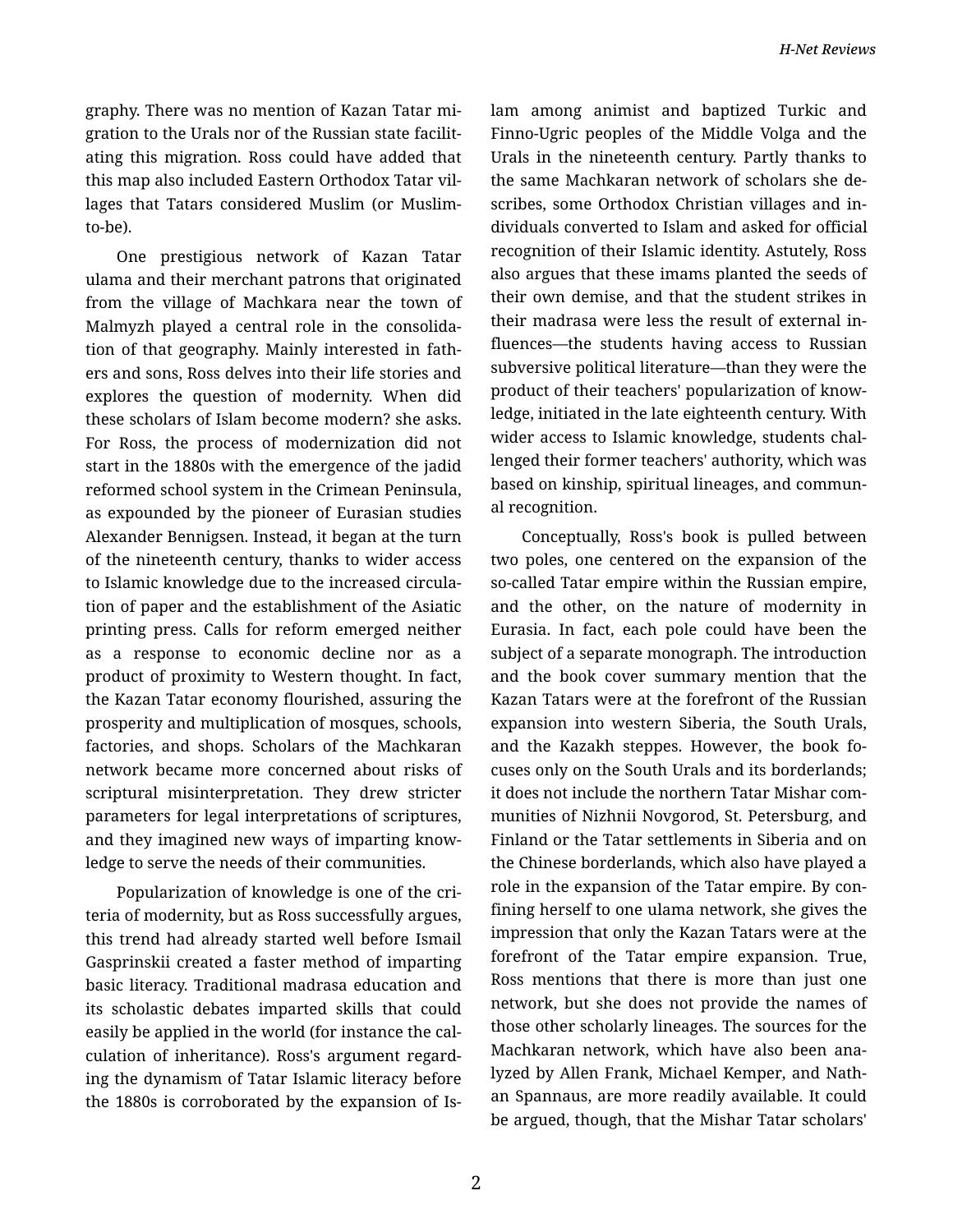network of Nizhnii Novgorod, whose history awaits to be written, could have played an earlier and equal part in the expansion of the Tatar em‐ pire. Ross mentions the Mishars, fighting along with the Bashkirs against Russian encroachment, but without giving much explanation for their presence on the South Urals frontier.

Ross masterfully shows how Tatar modernists inherited earlier constructs of sacred topography and invented a hierarchy of Turkic nations with themselves at the top. In this colonial hierarchy, the civilizing heroes, enlighteners, and leaders of the Bashkir, Kazakh, and Turkestani Orient were no less than the Kazan Tatars. In short, Oriental‐ ism is not only a projection of Western power. Muslim Tatars also "orientalized" "the Other" in the creation of their own empire. Ross's book chal‐ lenges Alexander Bennigsen's and modern Tatar nationalists' reading that Russians were respons‐ ible for dividing Tatar lands into two separate autonomous republics. Bashkirs, Kazakhs, and other Turkic peoples of Central Asia rejected Kazan Tatar claims of oversight, and they chose their own path to sovereignty after the revolution.

Besides the making of a Tatar empire within the Russian empire, Ross also explores the ques‐ tion of modernity in the Middle Volga and the South Urals. Following Allen Frank and Devin DeWeese, Ross criticizes earlier scholars for their excessive focus on jadidism (Tatar modernism). Still, Ross, partly because of her heavy reliance on modernist authors, fails to fully explore those im‐ ams who did not share the jadid vision. In particu‐ lar, the more conservative "traditionalist" imams (the subject of Rozaliya Garipova's research) and the radically separationist and "rejectionist" Vaisov movement deserve a more extensive treat‐ ment than the passing mention that Ross devotes to them. The result is that jadids still remain a dominant (and familiar) voice in the last chapters of her narrative. In general, in my view, Ross's novelty resides more in her questioning of the European modernity paradigm, and in her fram‐ ing of modernity as a product of indigenous reli‐ gious thought, than in her claim that scholars of the so-called secularization and desacralization camps did not recognize that Islam remained cent‐ ral to Tatar identity and public life before the So‐ viet experiment. Her strength lies in showing that the jadid discourse was an extension of the Mach‐ karan imperial discourse. In this, she joins the ranks of Alfrid Bustanov, who has revisited jadid‐ ism as an ideology preoccupied with its own im‐ perial project.

Ross argues that the secularization of Tatar thought occurred only after the Bolshevik Revolu‐ tion, even though some intellectuals seem to have embraced a desacralized politics well before the overthrow of the Provisional Government. For in‐ stance, as a madrasa student in the years after the 1905 revolution, the future Bolshevik revolution‐ ary Galimdzhan Ibragimov, son of an imam, de‐ fied Muslim orthodoxy and questioned the divine origin of the Qur'an. I learned this interesting fact from Ross's dissertation, but she does not mention it in her monograph. Ross does note that jadid madrasa students were exposed to socialist rhetor‐ ic. She masterfully shows that their teachers took a Salafi literalist position, packaged theology in an easily explicable format, and called for a con‐ trolled *ijtihad* (independent legal interpretation). Many students, however, dreamed of becoming something better than a village mullah, and strove for a more egalitarian society. It also seems that the students may have had a more radical view of the power of ijtihad, perhaps under the influence of socialist rhetoric, than their teachers. Unfortu‐ nately, the last chapters are peppered with many names of prominent Tatar intellectuals or future revolutionaries without proper introduction or discussion of their understanding of the Islamic "domain." Finally, the book could have been better edited: Pierre Bourdieu's "habitus" appears three times as "habitas" on the same page.

Despite its Kazan-Tatar-centrism, Ross's book is significant. By positioning Tatar history as a col‐